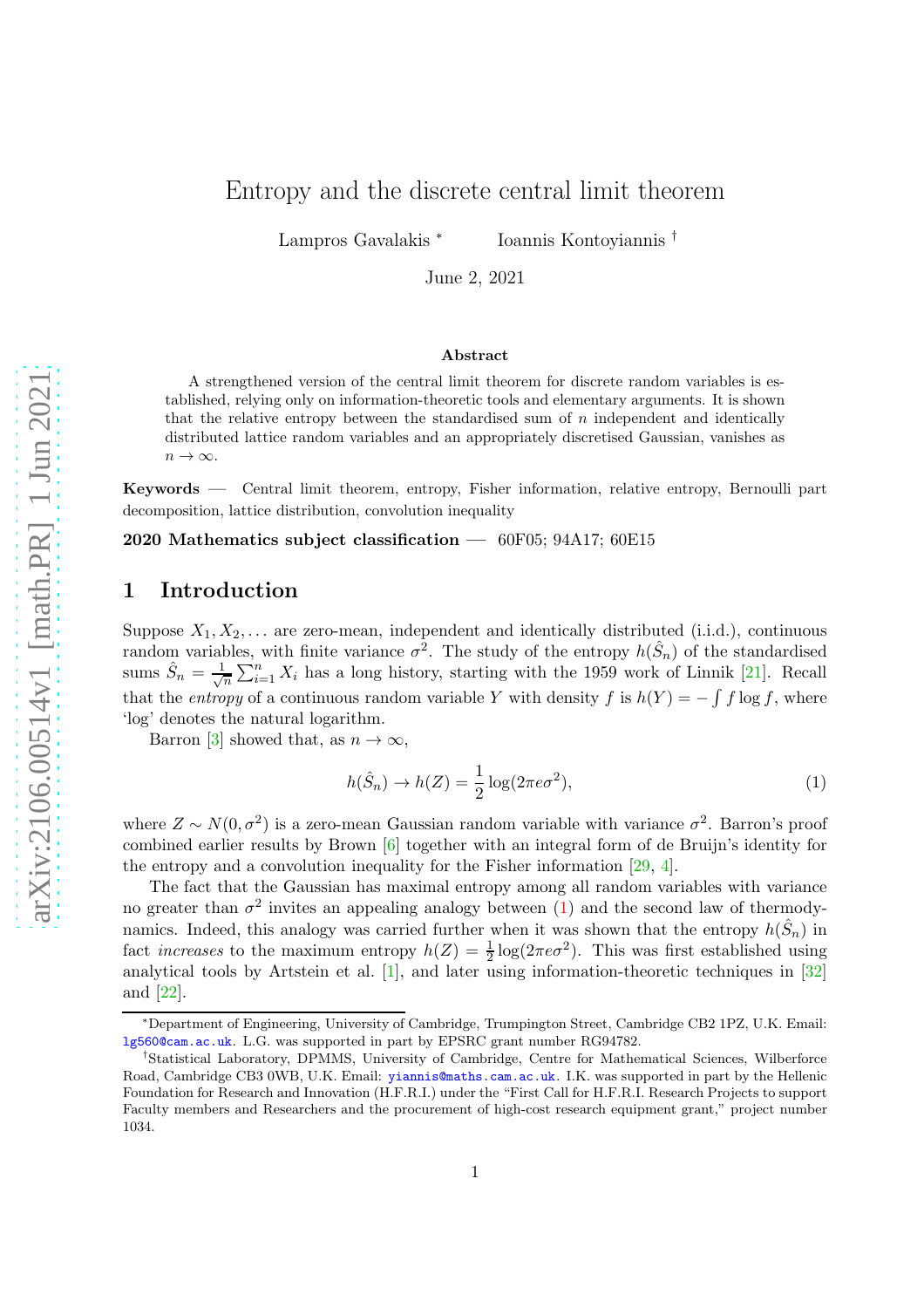Let  $D(f||g) = \int f \log(f/g)$  denote the *relative entropy* between two probability densities f, g on **R**. For a continuous random variable Y with density f and variance  $\sigma^2 < \infty$ , we write  $D(Y)$ for  $D(f\|\phi)$ , the relative entropy between f and the Gaussian density  $\phi$  with the same mean and variance as  $Y$ . Then we always have,

<span id="page-1-4"></span>
$$
D(Y) = \frac{1}{2}\log(2\pi e\sigma^2) - h(Y),
$$
\n(2)

which implies that the convergence of  $h(\hat{S}_n)$  to  $h(Z)$  is equivalent to,

<span id="page-1-0"></span>
$$
D(\hat{S}_n) \to 0, \qquad \text{as } n \to \infty. \tag{3}
$$

In view of Pinsker's inequality,  $2||f - g||<sup>2</sup><sub>TV</sub> \le D(f||g)$  [\[9,](#page-13-3) [20\]](#page-13-4), the relative entropy convergence in [\(3\)](#page-1-0) is enough, e.g., to recover the central limit theorem (CLT) in the sense of total variation convergence.

Note that, not only do the results in [\(1\)](#page-0-0) and [\(3\)](#page-1-0) not rely on the CLT, but they imply a strong form of the CLT, established without using any of the usual probabilistic techniques.

In the case of *discrete* random variables  $\{X_n\}$ , there is no immediately obvious starting point for identifying a corresponding connection between the CLT and the entropy of the standardised sums  $\hat{S}_n$ ; for example, the distribution of  $\hat{S}_n$  is orthogonal to the Gaussian and the relative entropy between them is always infinite. The main contribution of this work is the development of natural discrete analogs of the "entropic" CLTs in [\(1\)](#page-0-0) and [\(3\)](#page-1-0).

For i.i.d. random variables  $\{X_n\}$ , write  $S_n$  for the partial sums  $X_1 + X_2 + \cdots + X_n$ , so that  $\hat{S}_n = \frac{1}{\sqrt{2}}$  $\frac{1}{n}S_n$ . If the  $\{X_n\}$  are continuous with finite variance, then by the elementary scaling property of the entropy  $[8]$ ,  $(1)$  can equivalently be written,

<span id="page-1-1"></span>
$$
\lim_{n \to \infty} \left[ h(S_n) - \log \sqrt{n} \right] = \frac{1}{2} \log(2\pi e \sigma^2). \tag{4}
$$

The *entropy* of a discrete random variable Y with probability mass function  $p$  on a countable set A is  $H(Y) = -\sum_{y \in A} p(y) \log p(y)$ . Our first result is the analog of [\(4\)](#page-1-1) for lattice random variables. We say that Y has a lattice distribution with span  $h > 0$  if its support is a subset of  ${a + kh : k \in \mathbb{Z}}$  for some  $a \in \mathbb{R}$ ; the span h is *maximal* if it is the largest such h.

<span id="page-1-3"></span>**Theorem 1.1 (Entropy convergence)** *If*  $S_n$ ,  $n \geq 1$ , are the partial sums of a sequence  $\{X_n\}$ *of i.i.d. lattice random variables with finite variance*  $\sigma^2$  *and maximal span h, then:* 

<span id="page-1-2"></span>
$$
\lim_{n \to \infty} \left[ H(S_n) - \log \frac{\sqrt{n}}{h} \right] = \frac{1}{2} \log(2\pi e \sigma^2). \tag{5}
$$

Since the discrete entropy does not scale in the same way as the continuous entropy (e.g.,  $H(S_n) = H(\hat{S}_n)$ , the equivalence between the convergence in [\(5\)](#page-1-2) and a discrete version of the entropic CLT  $D(\hat{S}_n) \to 0$  is no longer immediate. Nevertheless, it is possible to establish a result analogous to that in [\(3\)](#page-1-0) in the discrete case, as shown in Theorem [1.2](#page-2-0) below.

For discrete random variables  $X, Y$  with probability mass functions  $p, q$ , respectively, on  $\sum_{x \in S} p(x) \log(p(x)/q(x))$ , where the sum is interpreted as the Lebesgue integral of  $\log(p/q)$  with the same countable set A, the *relative entropy*  $D(p||q)$  between p and q is defined as  $D(p||q)$  = respect to the probability measure induced by p on **R**.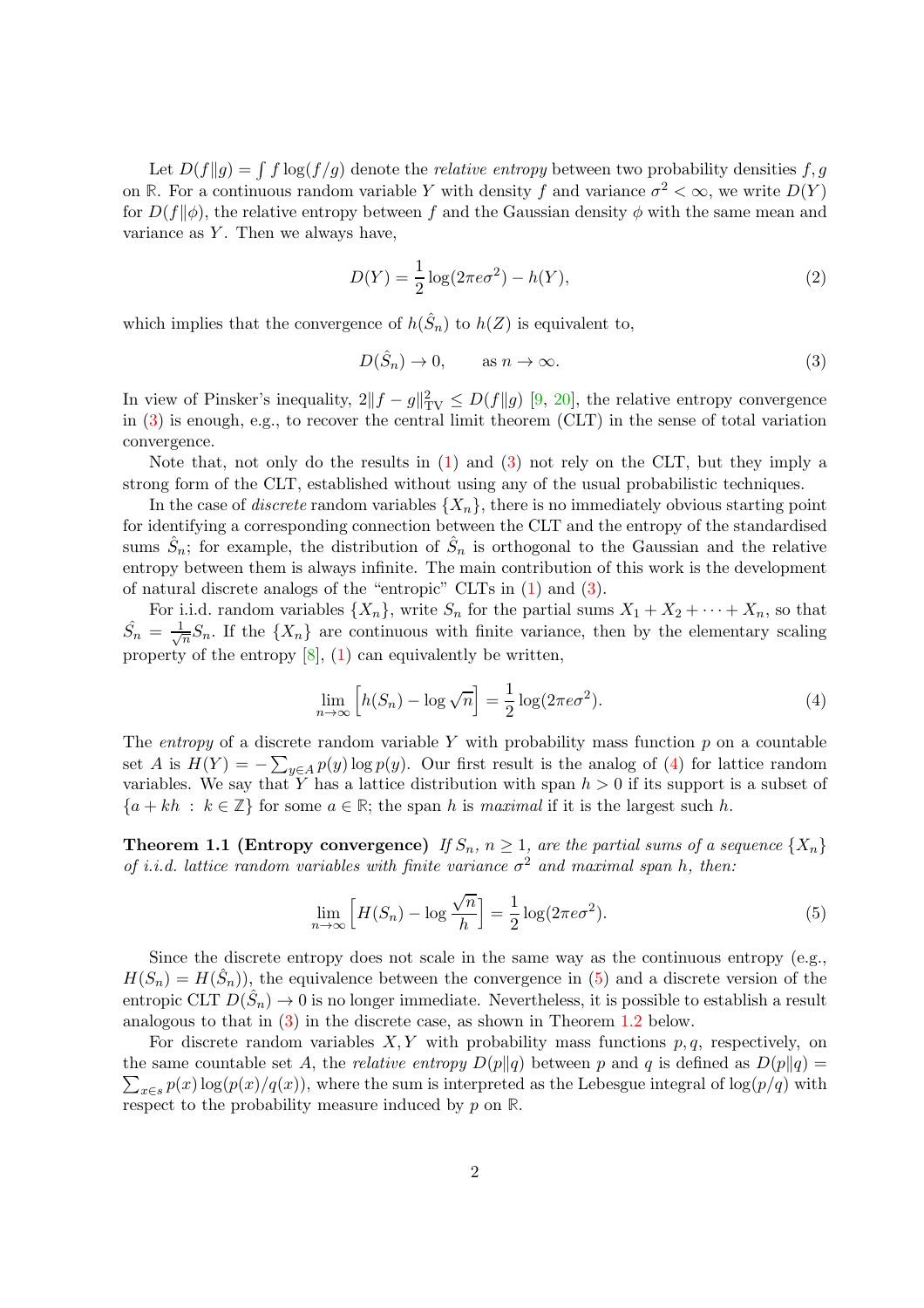Suppose Y is lattice random variable maximal span h, values in  $A = \{a + kh : k \in \mathbb{Z}\}\,$ , mean  $\mu$ , and finite variance  $\sigma^2$ . We write  $D(Y)$  for the relative entropy  $D(p||q)$  between the probability mass function  $p$  of Y and the probability mass function  $q$  of a Gaussian random variable  $Z \sim N(\mu, \sigma^2)$  quantised on A as,

<span id="page-2-2"></span>
$$
q(a + kh) = \int_{a+kh}^{a+(k+1)h} \phi(x) dx, \qquad k \in \mathbb{Z},
$$
\n(6)

<span id="page-2-0"></span>where  $\phi$  is the  $N(\mu, \sigma^2)$  density. Observe that, by definition,  $D(Y+c) = D(Y)$  for any constant c.

**Theorem 1.2 (Discrete entropic CLT)** If  $\hat{S}_n$ ,  $n \geq 1$ , are the standardised sums of a se*quence*  $\{X_n\}$  *of i.i.d. lattice random variables with finite variance, then:* 

<span id="page-2-1"></span>
$$
D\Big(\frac{1}{\sqrt{n}}\sum_{i=1}^{n}(X_i-\mu)\Big)=D(\hat{S}_n)\to 0, \qquad as\ n\to\infty.
$$
 (7)

As in the continuous case, Pinsker's inequality combined with the triangle inequality for the total variation norm imply a strong version of the CLT: Taking  $\mu = 0$  without loss of generality, let  $Z \sim N(0, \sigma^2)$  and let  $Z_n$  be the quantised Gaussian as in the definition of  $D(\hat{S}_n)$ . Then,

$$
\|\hat{S}_n - Z\|_{\text{TV}} \le \sqrt{\frac{1}{2}D(\hat{S}_n)} + \|Z_n - Z\|_{\text{TV}} \to 0, \quad \text{as } n \to \infty,
$$

since the first term vanishes by Theorem [1.2](#page-2-0) and the second term vanishes by the definition of  $Z_n$ . Alternatively, the fact that  $\|\hat{S}_n - Z_n\|_{TV} \to 0$  implied by Theorem [1.2](#page-2-0) readily translates to local-CLT-like results.

Paper outline and proof ideas. In the end of this Introduction we discuss the intriguing connection between the CLT and Shannon's entropy power inequality. In Section [2](#page-4-0) we prove that the entropic CLT statements  $(5)$  and  $(7)$  in Theorems [1.1](#page-1-3) and [1.2,](#page-2-0) respectively, are equivalent. There we also establish a relation between  $D(\hat{S}_n)$  and  $D(\hat{S}_n + U)$ , when  $\hat{S}_n$  are the standardised sums of lattice random variables  $X_i$  and and U is an appropriate (continuous) uniform random variable, independent of the  $X_i$  (Lemma [2.3\)](#page-5-0). In Section [3](#page-6-0) we establish two special cases of Theorem [1.1;](#page-1-3) first, when the  $X_i$  in  $S_n = \sum_{i=1}^n X_i$  are symmetric Bernoulli random variables,  $X_i \sim \text{Bern}(1/2)$ , and then when each  $X_i$  can be written as the sum  $X_i = V_i + B_i$  of a lattice random variable  $V_i$  with maximal span  $h = 1$  and a  $B_i \sim \text{Bern}(1/2)$  independent of  $V_i$ .

At first sight it might be tempting to hope that the result of Theorem [1.2](#page-2-0) could be derived from its continuous counterpart [\(3\)](#page-1-0) via a simple quantisation argument using the "data processing" property of relative entropy [\[8\]](#page-13-5), but this does not appear to be the case. Instead, Barron's continuous result [\(3\)](#page-1-0) is employed in a more indirect way in the proof of the special case of Theorem [1.1](#page-1-3) given in Section [3.](#page-6-0) This is then used in the proof of our main result, the general case of Theorem [1.1,](#page-1-3) in Section [4.](#page-9-0) In addition to Barron's result [\(3\)](#page-1-0), and to simple information-theoretic properties and some well-known bounds and identities for the Fisher information, the other main ingredient in the proof of Theorem [1.1](#page-1-3) is an elementary technique known as "Bernoulli part decomposition," described in Section [4.](#page-9-0) Theorem [1.2](#page-2-0) is an immediate consequence of Theorem [1.1](#page-1-3) combined with Theorem [2.1.](#page-4-1)

The CLT for discrete random variables has been investigated from an information-theoretic point of view by, among others, Shimizu [\[28\]](#page-14-2) and Brown [\[6\]](#page-13-1), who obtained the convergence of  $\hat{S}_n$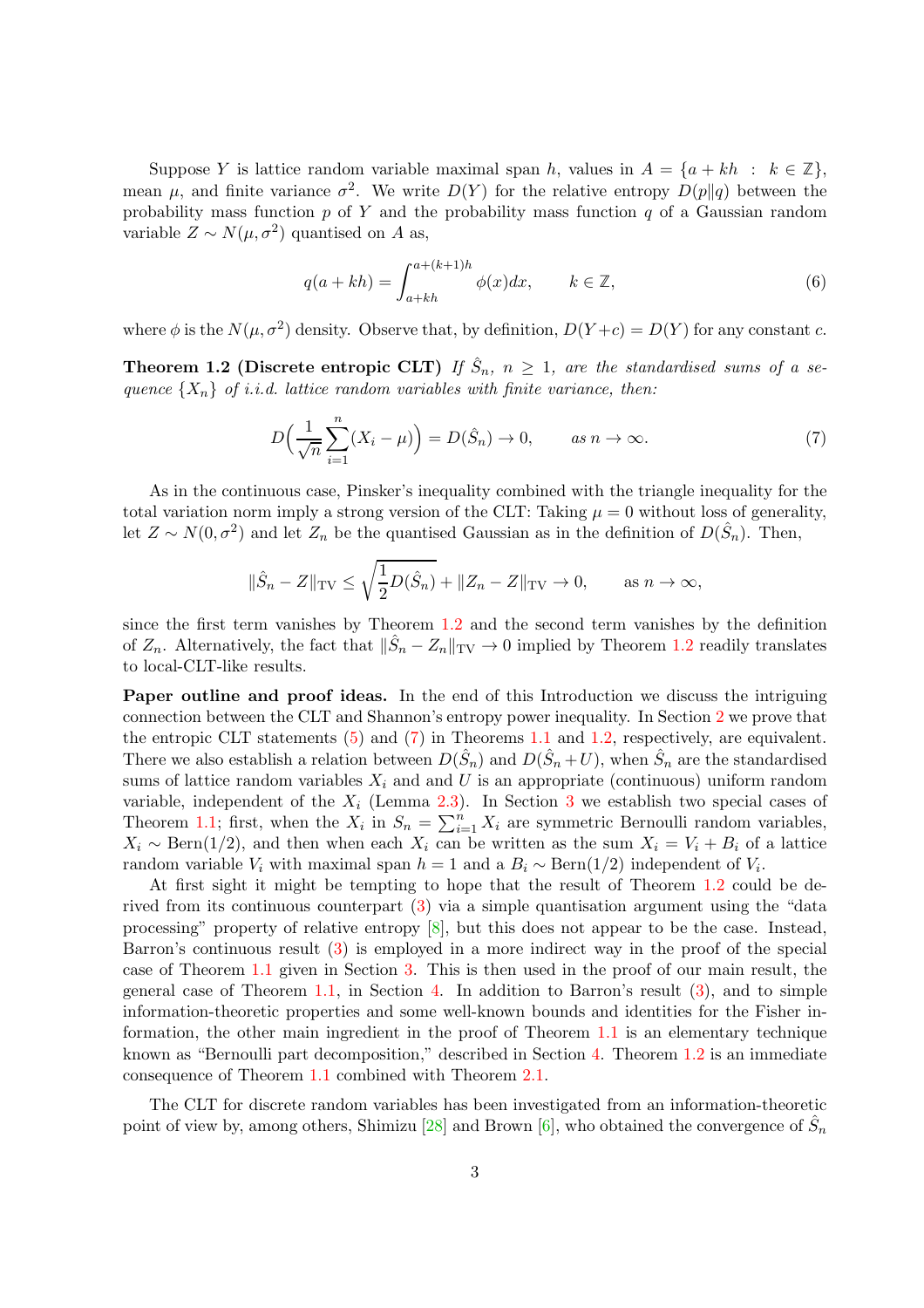to a Gaussian in distribution (but not for entropy or relative entropy) by proving convergence for the Fisher information of smoothed versions of  $\hat{S}_n$ . The Bernoulli part decomposition technique was first used (implicitly) by Mineka [\[25\]](#page-14-3) in a different context, and by McDonald [\[24\]](#page-14-4) and Davis and McDonald [\[10\]](#page-13-6), who derived conditions under which the standardised sums of independent discrete random variables satisfy the local CLT  $[11, 13]$  $[11, 13]$ . In the reverse direction, Takano  $[30]$  used the local CLT to derive entropy expansions for the standardised sums  $\hat{S}_n$  as in our Theorem [1.1.](#page-1-3)

There is a significant line of work re-examining core probabilistic results through the lens of information theory. In terms of ideas as well as techniques, perhaps the works closest in spirit to the present development are those providing information-theoretic treatments of Poisson approximation [\[15,](#page-13-9) [19\]](#page-13-10) and compound Poisson approximation [\[2,](#page-12-3) [18\]](#page-13-11).

The CLT and the entropy power inequality. The earliest indication of a nontrivial connection between the CLT and information-theoretic ideas comes from Shannon's entropy power inequality (EPI) [\[27,](#page-14-6) [29,](#page-14-0) [4\]](#page-12-1). For i.i.d. continuous random variables  $X_1, X_2$ , the EPI states that,

$$
h(X_1 + X_2) \ge h(X_1) + \frac{1}{2}\log 2,
$$

with equality if and only if  $X_1, X_2$  are Gaussian. Using the scaling property of the entropy, this implies that  $h(\hat{S}_{2n}) \geq h(\hat{S}_n)$  for all n, which likely provided some of the initial motivation for the works [\[21,](#page-13-0) [28,](#page-14-2) [6,](#page-13-1) [3\]](#page-12-0) mentioned earlier. Further, a generalisation of the EPI was used to prove the monotonic increase of the entire sequence  $\{h(\hat{S}_n)\}\$  to  $\frac{1}{2}\log(2\pi e \sigma^2)$  in [\[22\]](#page-13-2).

For i.i.d. discrete random variables  $X_1, X_2$ , it is easy to see (by considering random variables with entropy close to zero) that the obvious discrete analog,  $H(X_1 + X_2) \ge H(X_1) + \frac{1}{2} \log 2$ , fails to hold in general. On the other hand, Tao [\[31\]](#page-14-7) showed that, for any  $\epsilon > 0$ ,

$$
H(X_1 + X_2) \ge H(X_1) + \frac{1}{2}\log 2 - \epsilon,
$$

for all i.i.d. pairs  $X_1, X_2$  such that  $H(X_1)$  is large enough depending on  $\epsilon$ . Tao's proof relies on the inverse sumset theory for entropy developed in [\[31\]](#page-14-7). A careful examination of the proof shows that not only is the lower bound on  $H(X_1)$  at least,

<span id="page-3-0"></span>
$$
\Omega\Big(\frac{1}{\epsilon}^{\frac{1}{\epsilon}\frac{1}{\epsilon}}\Big),\tag{8}
$$

but the implied absolute constants are also very large. Although the answer to the natural question of how much this bound can be improved remains unclear (see, e.g.,  $[14]$  for some related bounds), in view of the results in this paper, particularly the nonasymptotic versions of Theorem [2.1](#page-4-1) and Lemma [2.3,](#page-5-0) we expect that perhaps if one restricts attention to lattice random variables with finite variance, it may be possible to significantly improve on [\(8\)](#page-3-0).

Interestingly, Tao [\[31\]](#page-14-7) further conjectured that, for any  $n \geq 2$ ,

<span id="page-3-1"></span>
$$
H(X_1 + \ldots + X_n) \ge H(X_1 + \ldots + X_{n-1}) + \frac{1}{2}\log\left(\frac{n}{n-1}\right) - \epsilon,
$$
\n(9)

as long as  $H(X_1)$  is sufficiently large depending on n and  $\epsilon$ . The present results again suggest that this conjecture might be easier to prove if attention is restricted to lattice random variables with finite variance. Specifically, in this setting [\(9\)](#page-3-1) can be interpreted as an "approximate monotonicity" refinement of our Theorems [1.1](#page-1-3) and [1.2:](#page-2-0) By the nonasymptotic form of Theorem [2.1](#page-4-1) and the fact that  $H(X_1) \to \infty$  implies  $Var(X_1) \to \infty$ , for lattice  $X_1$  with finite variance the conjecture [\(9\)](#page-3-1) is equivalent to:

$$
D(\hat{S}_n) \le D(\hat{S}_{n-1}) + \epsilon.
$$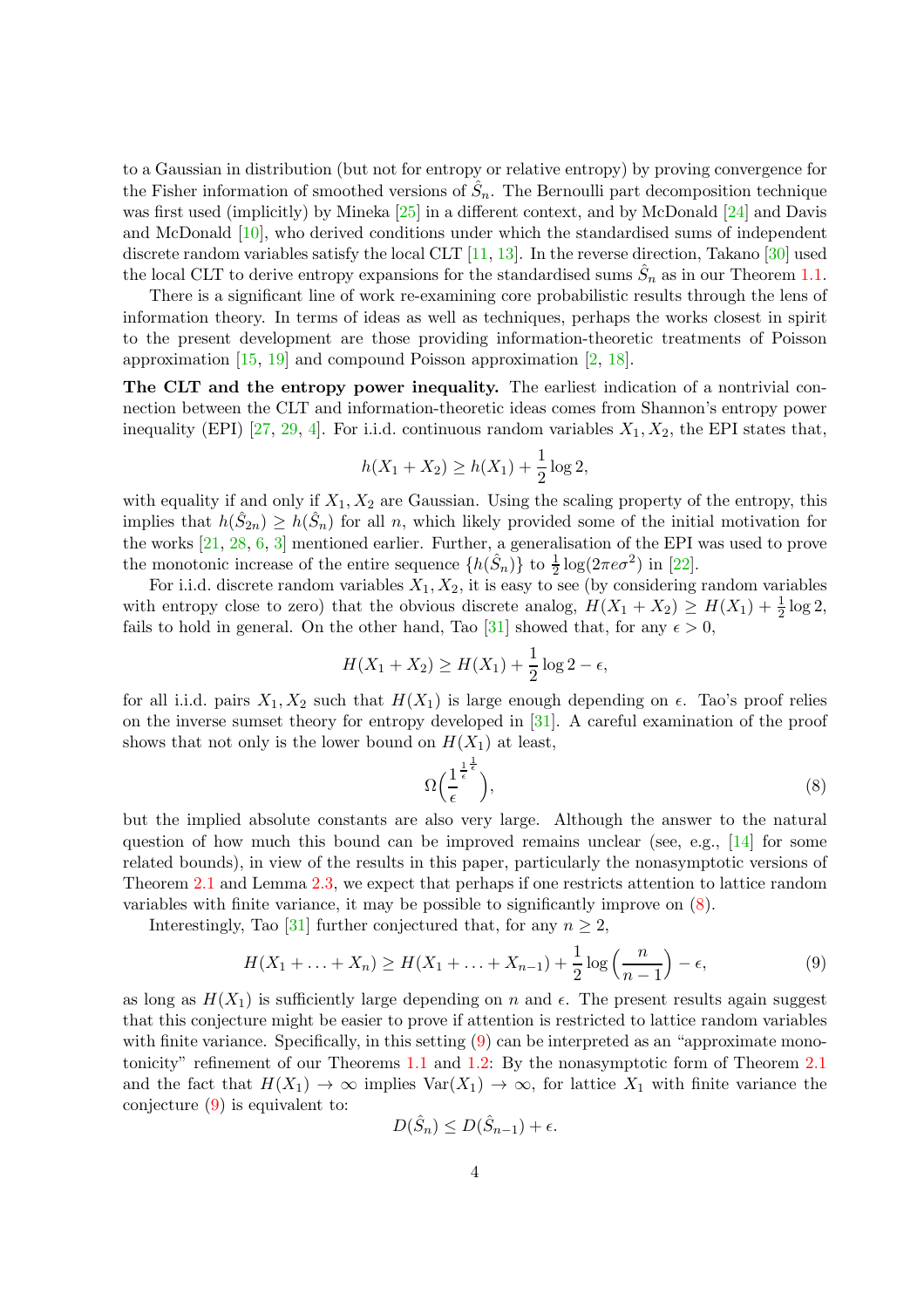#### <span id="page-4-0"></span>2 Entropy, relative entropy, and Fisher information

Let  $X_1, X_2, \ldots$ , be i.i.d. lattice random variables with values in  $\{a + kh : k \in \mathbb{Z}\}$ , mean  $\mu$ , and finite variance  $\sigma^2$ . As before, write  $S_n$  for the partial sums  $\sum_{i=1}^n X_i$  and  $\hat{S}_n$  for the standardised sums  $\frac{1}{\sqrt{2}}$  $\frac{1}{n}S_n$ , and recall the definition of the relative entropy  $D(Y)$  between a lattice random variable Y and and an appropriately quantised Gaussian as in  $(6)$ .

Our first observation is that the "entropy deficit,"

$$
\frac{1}{2}\log(2\pi e\sigma^2) - \left[H(S_n) - \log\frac{\sqrt{n}}{h}\right],
$$

<span id="page-4-1"></span>can be viewed as a measure of the "Gaussianity" of the lattice sum  $S_n$ . Theorem [2.1](#page-4-1) shows that the entropic CLTs stated in Theorems [1.1](#page-1-3) and [1.2](#page-2-0) are equivalent.

**Theorem 2.1 (Entropy and relative entropy solidarity)** *Suppose*  $\{X_n\}$  *are i.i.d. lattice random variables with finite variance*  $\sigma^2$  *and maximal span*  $h > 0$ . Then the partial sums  $S_n$ and the standardised sums  $\hat{S}_n$  of the  $X_i$  satisfy, as  $n \to \infty$ ,

$$
D(\hat{S}_n) = \frac{1}{2}\log(2\pi e\sigma^2) - \left[H(S_n) - \log \frac{\sqrt{n}}{h}\right] + O\left(\frac{1}{\sqrt{n}}\right).
$$

*In fact, for all*  $n \geq 1$ *, the*  $O(1/\sqrt{n})$  *error term is absolutely bounded by:* 

$$
\frac{h}{\sigma\sqrt{n}}\Big[1+\frac{h}{2\sigma\sqrt{n}}\Big].
$$

**PROOF.** Because  $H(Y)$  is translation invariant and, as noted in the introduction, so is  $D(Y)$ , we may assume that  $\mu = 0$  without loss of generality.

Since the  $X_i$  take values in  $\{a + kh : k \in \mathbb{Z}\}, S_n$  takes values in  $\{na + kh : k \in \mathbb{Z}\}\$  and  $\hat{S}_n$  in  $\{\sqrt{n}a + kh/\sqrt{n} : k \in \mathbb{Z}\}\.$  Let p, q denote the probability mass functions of  $S_n$  and of the quantised Gaussian in the definition of  $D(\hat{S}_n)$ , respectively. Writing  $\phi$  for the standard normal density, for each  $k \in \mathbb{Z}$  we have,

$$
q(\sqrt{n}a + k\frac{h}{\sqrt{n}}) = \int_{\sqrt{n}a + kh/\sqrt{n}}^{\sqrt{n}a + (k+1)h/\sqrt{n}} \frac{1}{\sigma} \phi\left(\frac{x}{\sigma}\right) dx = \frac{h}{\sigma\sqrt{n}} \phi\left(\frac{na + \xi_k h}{\sigma\sqrt{n}}\right),
$$

for some  $\xi_k \in [k, k+1]$ . Using this, we can bound the absolute difference,

$$
\Delta_n := \left| D(\hat{S}_n) - \left[ \frac{1}{2} \log (2 \pi e \sigma^2) - H(S_n) + \log \frac{\sqrt{n}}{h} \right] \right|
$$
  
= 
$$
\left| \sum_{k \in \mathbb{Z}} p(na + kh) \log \left( \frac{p(na + kh)}{\frac{h}{\sigma \sqrt{n}} \phi(\frac{na + \xi_k h}{\sigma \sqrt{n}})} \right) - \sum_{k \in \mathbb{Z}} p(na + kh) \log \left( \frac{p(na + kh)}{\frac{h}{\sigma \sqrt{n}} \phi(\frac{na + kh}{\sigma \sqrt{n}})} \right) \right|,
$$

where the second sum contains the last three terms in  $\Delta_n$ . Simplifying we obtain,

$$
\Delta_n \le \frac{1}{2n\sigma^2} \sum_{k \in \mathbb{Z}} p(na + kh) \Big| (na + kh)^2 - (na + \xi_k h)^2 \Big|
$$
  

$$
\le \frac{1}{2n\sigma^2} \sum_{k \in \mathbb{Z}} p(na + kh) \Big( 2h|na + kh| + h^2 \Big) \le \frac{h}{\sigma\sqrt{n}} + \frac{h^2}{2\sigma^2 n},
$$

as required, where the last step follows from the Cauchy-Schwarz inequality and the fact that the variance of  $S_n$  is  $n\sigma^2$ . .<br>1980 - Paul Barbara, política estadounidense de la propia de la propia de la propia de la propia de la propia<br>1980 - Paul Barbara, política estadounidense de la propia de la propia de la propia de la propia de la propia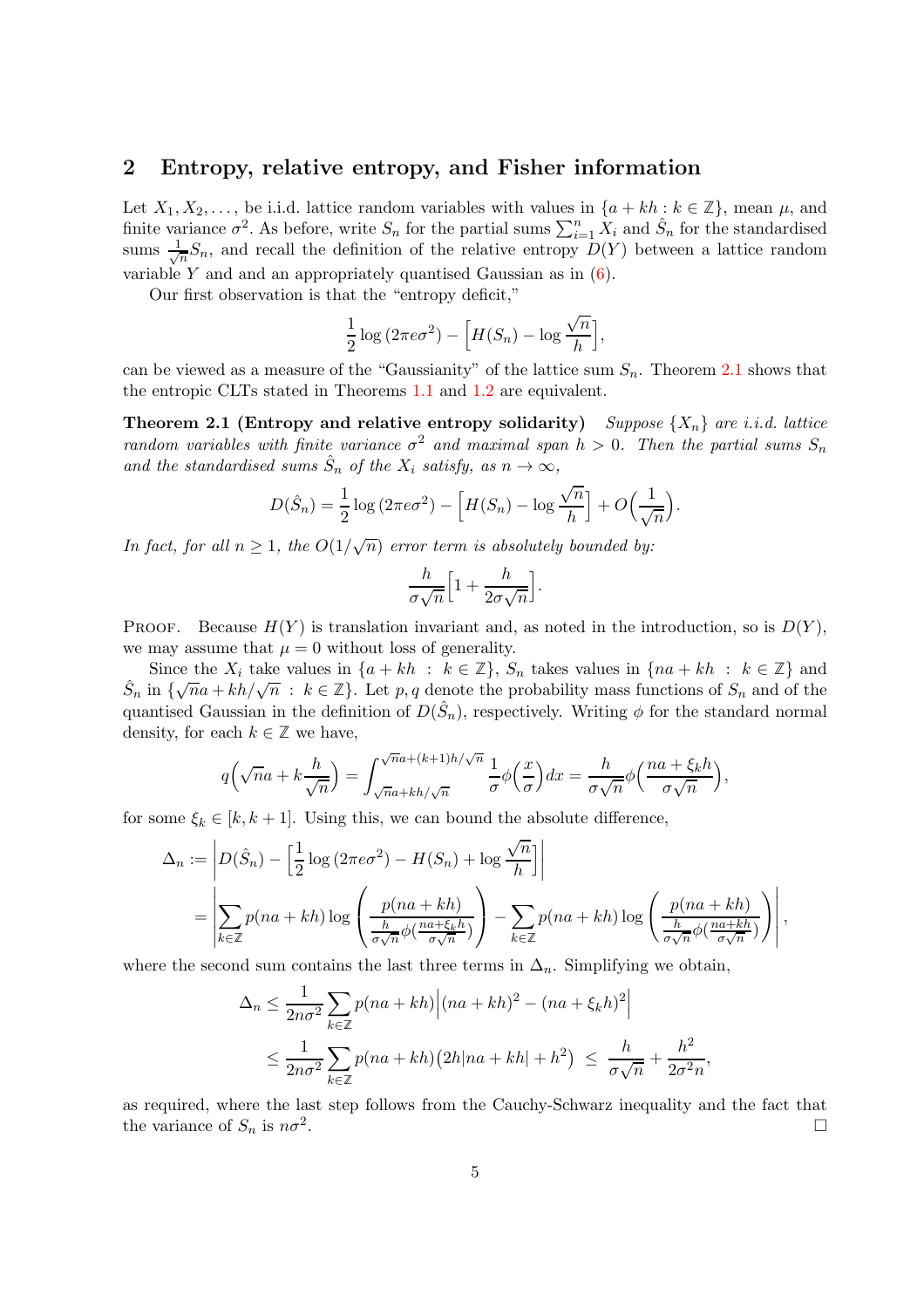By the nonnegativity of relative entropy we obtain the following standard upper bound, which can be viewed as a discrete analog of the maximum entropy property of the Gaussian:

<span id="page-5-3"></span>
$$
\left[H(S_n) - \log \frac{\sqrt{n}}{h}\right] \le \frac{1}{2} \log \left(2\pi e \sigma^2\right) + \frac{h}{\sigma \sqrt{n}} \left[1 + \frac{h}{2\sigma \sqrt{n}}\right].\tag{10}
$$

In fact, we can easily obtain a stronger bound. Let  $U$  be an independent uniform random variable on  $(-1/2, 1/2)$ . Then, by the definitions of the continuous and discrete entropies,

<span id="page-5-2"></span>
$$
H(S_n) - \log \frac{\sqrt{n}}{h} = h\left(\hat{S}_n + \frac{h}{\sqrt{n}}U\right).
$$
\n(11)

And using the maximum maximum entropy property of the Gaussian yields:

**Proposition 2.2** If  $S_n$  is the sum of n *i.i.d.* lattice random variables with maximal span  $h > 0$ and finite variance  $\sigma^2$ , then:

<span id="page-5-1"></span>
$$
H(S_n) - \log \frac{\sqrt{n}}{h} \le \frac{1}{2} \log \left[2\pi e \left(\sigma^2 + \frac{h^2}{12n}\right)\right].\tag{12}
$$

In the special case  $h = 1$ ,  $n = 1$ , the bound [\(12\)](#page-5-1) appeared in [\[23\]](#page-14-8). It was recently exploited further in [\[26\]](#page-14-9), where an improved inequality was also established for large  $\sigma^2$  via the Poisson summation formula. For any n and  $h = 1$ , [\(12\)](#page-5-1) also appeared in [\[5\]](#page-12-4), as a special case of an inequality for Rényi entropies.

<span id="page-5-0"></span>The following lemma will be used in the proof of Theorem [3.2.](#page-7-0) It highlights the asymptotic equivalence between the discrete and continuous versions of the relative entropy  $D(\hat{S}_n)$ .

Lemma 2.3 *Under the assumptions of Theorem [2.1,](#page-4-1) let* U *be an independent uniform random variable on*  $(-1/2, 1/2)$ *. Then, as*  $n \to \infty$ *,* 

$$
D(\hat{S}_n) = D(\hat{S}_n + \frac{h}{\sqrt{n}}U) + O(\frac{1}{\sqrt{n}}).
$$

*In fact, for all*  $n \geq 1$ *, the*  $O(1/\sqrt{n})$  *error term is absolutely bounded by:* 

$$
\frac{h}{\sigma\sqrt{n}}\Big[1+\frac{13h}{24\sigma\sqrt{n}}\Big].
$$

PROOF. As in the proof of Theorem [2.1,](#page-4-1) we may assume without loss of generality that the  $X_i$ have zero mean. Note that  $\hat{S}_n + (h/\sqrt{n})\hat{U}$  has variance  $\sigma^2 + h^2/(12n)$ . Using the finite-n bound in Theorem [2.1](#page-4-1) and the general property  $(2)$  of the relative entropy,

$$
\left| D(\hat{S}_n) - D(\hat{S}_n + \frac{h}{\sqrt{n}} U) \right|
$$
  
\n
$$
\leq \left| D(\hat{S}_n + \frac{h}{\sqrt{n}} U) - \frac{1}{2} \log (2\pi e \sigma^2) + \left[ H(S_n) - \log \frac{\sqrt{n}}{h} \right] \right| + \frac{h}{\sigma \sqrt{n}} + \frac{h^2}{2\sigma^2 n}
$$
  
\n
$$
= \left| \frac{1}{2} \log \left( 1 + \frac{h^2}{12n\sigma^2} \right) - h(\hat{S}_n + \frac{h}{\sqrt{n}} U) + \left[ H(S_n) - \log \frac{\sqrt{n}}{h} \right] \right| + \frac{h}{\sigma \sqrt{n}} + \frac{h^2}{2\sigma^2 n},
$$

and using  $(11)$ ,

$$
\left| D(\hat{S}_n) - D\left(\hat{S}_n + \frac{h}{\sqrt{n}}U\right) \right| \leq \frac{1}{2}\log\left(1 + \frac{h^2}{12n\sigma^2}\right) + \frac{h}{\sigma\sqrt{n}} + \frac{h^2}{2\sigma^2 n} \leq \frac{h}{\sigma\sqrt{n}} + \frac{13h^2}{24\sigma^2 n},
$$

where the last inequality follows from the elementary bound  $\log(1 + x) \leq x, x > 0$ .

$$
\Box
$$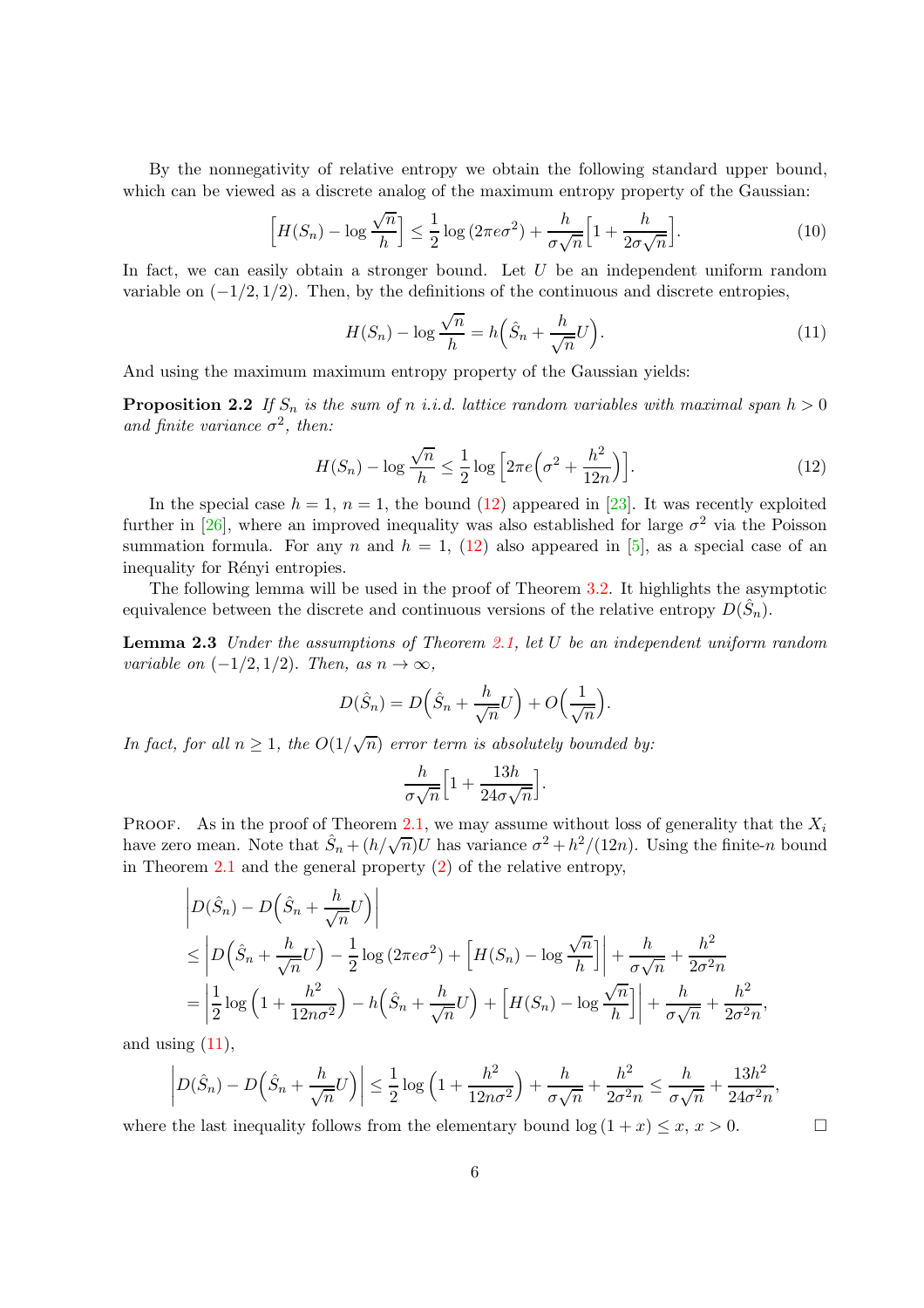We close this section by recalling some simple convolution inequalities that will be used in the following sections. If  $X, Y$  are independent discrete random variables, then  $[8]$ :

<span id="page-6-6"></span>
$$
H(X+Y) \ge H(X). \tag{13}
$$

Similarly, if  $X$  is a continuous random variable and  $Y$  an arbitrary independent random variable, then [\[8\]](#page-13-5):

<span id="page-6-4"></span>
$$
h(X+Y) \ge h(X). \tag{14}
$$

Finally, for a continuous random variable X with a continuously differentiable density  $f$ , we define the *Fisher information* of X as  $I(X) = \int (f')^2/f$ . If the independent random variables  $X, Y$  have continuously differentiable densities with bounded derivatives, then [\[6,](#page-13-1) Lemma 5.5]:

<span id="page-6-5"></span>
$$
I(V + W) \le I(V). \tag{15}
$$

# <span id="page-6-0"></span>3 Binomial sums and Bernoulli smoothing

We first establish a nonasymptotic version of Theorem [1.1](#page-1-3) in the special case when  $S_n$  is the sum of independent Bern(1/2) random variables, so that  $S_n \sim Bin(n, 1/2)$  has a binomial distribution with parameters n and  $1/2$ . Although this elementary result is largely known [\[7,](#page-13-13) [16,](#page-13-14) [17\]](#page-13-15), we state and prove it explicitly as it is the first step towards the proof of our main result, Theorem [1.1.](#page-1-3) Also, as earlier proofs of [\(16\)](#page-6-1) actually use the CLT, relying on such arguments would defeat our main claim, namely, that of obtaining a complete proof of the entropic CLT without using any of the standard probabilistic normal approximation techniques or, of course, the CLT itself.

<span id="page-6-3"></span>**Proposition 3.1 (Binomial entropy)** *If*  $S_n \sim Bin(n, 1/2)$ *, then for all*  $n \geq 2$ *:* 

<span id="page-6-1"></span>
$$
\left| \left[ H(S_n) - \log \sqrt{n} \right] - \frac{1}{2} \log \left( \frac{1}{2} \pi e \right) \right| \le \frac{4}{\sqrt{n}}.
$$
\n(16)

.

Note that  $(16)$  combined with the finite-*n* version of Theorem [2.1](#page-4-1) also yields:

$$
D(\hat{S}_n) \le \frac{8}{\sqrt{n}}, \qquad n \ge 2.
$$

**PROOF.** The general upper bound in  $(12)$  in this particular case gives,

<span id="page-6-2"></span>
$$
H(S_n) - \log \sqrt{n} \le \frac{1}{2} \log \left(\frac{1}{2}\pi e\right) + \frac{1}{2} \log \left(1 + \frac{1}{12n}\right) \le \frac{1}{2} \log \left(\frac{1}{2}\pi e\right) + \frac{1}{24n}.\tag{17}
$$

For the proof of the corresponding lower bound we only consider even n; the case of odd n is similar. Let  $b_n(k) = \binom{n}{k}$  $\lim_{k} (n) 2^{-n}$  denote the Bin $(n, 1/2)$  probabilities, and for fixed  $n \geq 2$  write  $a_k = b_n(\frac{n}{2} + k)$ , for  $-n/2 \le k \le n/2$ . Following a simple argument by Feller [\[12,](#page-13-16) VII, 2], we first observe that for  $k \geq 1$ ,

$$
a_k = a_0 \times \frac{\frac{n}{2}(\frac{n}{2}-1)\cdots(\frac{n}{2}-k+1)}{(\frac{n}{2}+1)(\frac{n}{2}+2)\cdots(\frac{n}{2}+k)} = a_0 \times \frac{(1-\frac{2}{n})(1-\frac{4}{n})\cdots(1-\frac{2(k-1)}{n})}{(1+\frac{2}{n})\cdots(1+\frac{2k}{n})},
$$

and then use the elementary bounds,  $1 - x \le e^{-x}$  and  $1 + x \ge e^{x - x^2}$ , for  $x \in [0, 1)$ , to obtain that,

$$
a_k \le a_0 \exp \left\{ -\frac{4}{n} \left[ 1 + \dots + (k-1) \right] - \frac{2k}{n} + 3 \frac{k^3}{n^2} \right\} = a_0 e^{-\frac{2k^2}{n} + \frac{3k^3}{n^2}}
$$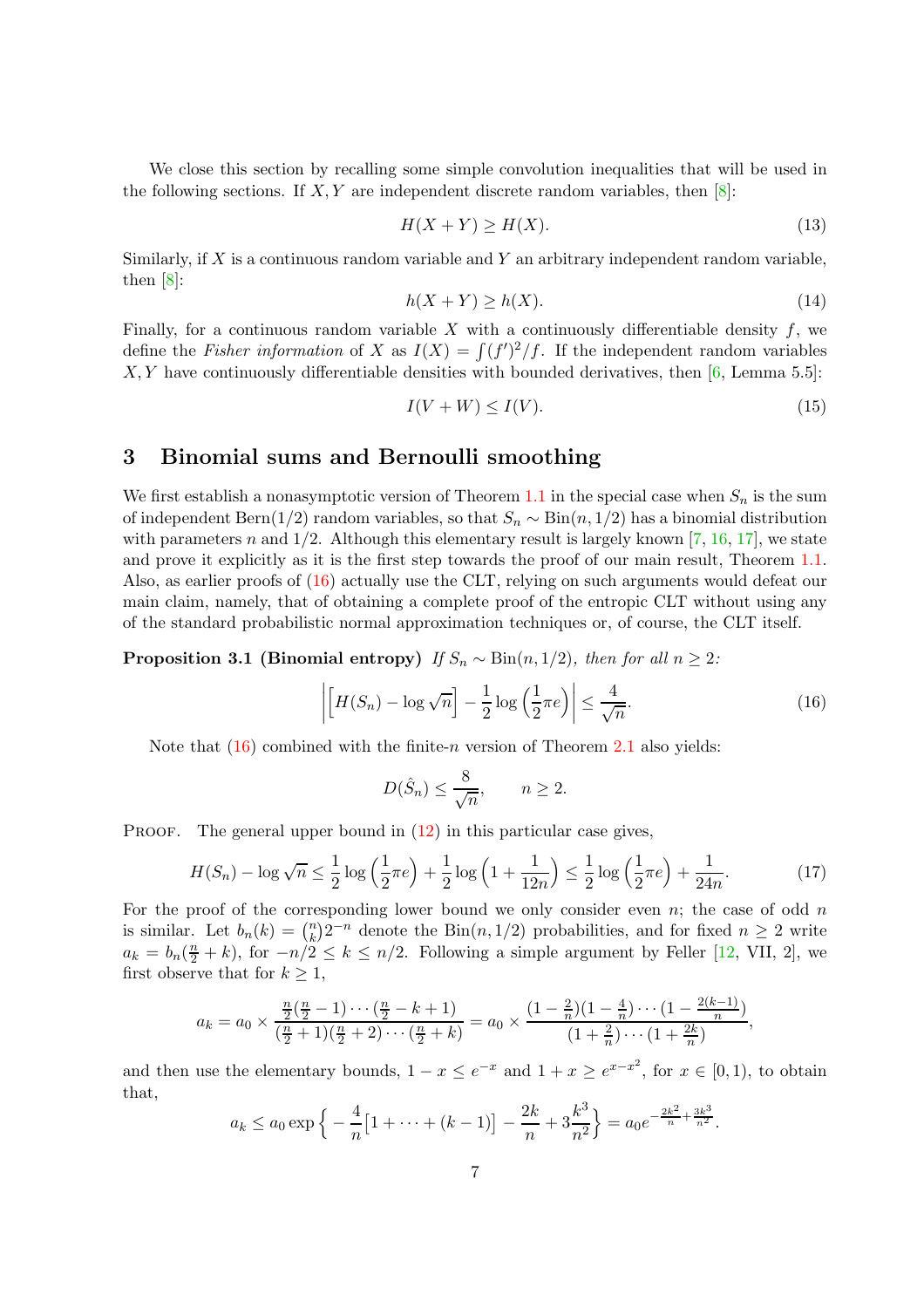By Robbins' finite-n version of Stirling's formula, e.g.  $[12, II, (9.15)]$ , we can easily bound,

<span id="page-7-2"></span><span id="page-7-1"></span>
$$
a_0 \le \left(\frac{\pi n}{2}\right)^{-1/2} e^{\frac{1}{12n}},
$$
  

$$
a_k \le \left(\frac{\pi n}{2}\right)^{-1/2} e^{-\frac{2k^2}{n}} e^{\frac{3k^3}{n^2} + \frac{1}{12n}}.
$$
 (18)

so that, for  $k \geq 0$ ,

Since 
$$
a_k = a_{-k}
$$
, the same bound holds for all  $-n/2 \le k \le n/2$ , with  $|k|$  in place of k. And substituting (18) into the logarithmic term in the definition of  $H(S_n)$  gives,

$$
H(S_n) = -\sum_{k=-n/2}^{n/2} a_k \log a_k
$$
  
\n
$$
\geq \log \sqrt{n} + \frac{1}{2} \log \left(\frac{1}{2}\pi\right) + \frac{2}{n} \sum_{k=n/2}^{n/2} a_k k^2 - \frac{3}{n^2} \sum_{k=-n/2}^{n/2} a_k |k|^3 - \frac{1}{12n}
$$
  
\n
$$
\geq \log \sqrt{n} + \frac{1}{2} \log \left(\frac{1}{2}\pi\right) + \frac{1}{2} - \frac{4}{\sqrt{n}},
$$
\n(19)

where in the last step we used the fact that the variance of  $S_n$  is  $n/4$  and its third absolute central moment is bounded above by  $n^{3/2}$ .

The result follows from  $(17)$  and  $(19)$ .

Next, we extend the result of Proposition [3.1](#page-6-3) to the case when each  $X_i$  in  $S_n$  can be written as the independent sum  $X_i = V_i + B_i$  of a lattice random  $V_i$  and a  $B_i \sim \text{Bern}(1/2)$ . The proof of Theorem [3.2](#page-7-0) is a key step towards the proof of the general case of Theorem [1.1](#page-1-3) in the next section. We refer to the addition of an independent Bernoulli to a lattice random variable as "Bernoulli smoothing," in analogy to the Gaussian smoothing step used in [\[28,](#page-14-2) [6,](#page-13-1) [3\]](#page-12-0) along the corresponding development in the continuous case. There, one considers  $X_i + \sqrt{t}Z_i$ , where the  $Z_i$  are standard normals, so that the resulting random variables have differentiable densities that smoothly interpolate between the distribution of  $X_i$  and the Gaussian, as t varies. In our case, the addition of a binomial random variable to the partial sums  $S_n$  facilitates the use of Proposition [3.1,](#page-6-3) and also allows us to establish a uniform integrability property which can be used to exploit the fact that Fisher information decreases on convolution.

<span id="page-7-0"></span>Theorem 3.2 (Bernoulli smoothing) *Suppose* {Vn} *are i.i.d. lattice random variables with finite variance*  $\sigma_V^2$  and maximal span  $h = 1$ , and let  $\{B_n\}$  be i.i.d. Bern $(1/2)$ , independent of {Vn}*. Then:*

$$
\lim_{n \to \infty} \left[ H\left(\sum_{i=1}^n \left[ V_i + B_i \right] \right) - \log \sqrt{n} \right] = \frac{1}{2} \log \left( 2 \pi e \left( \sigma_V^2 + \frac{1}{4} \right) \right).
$$

For a continuous random variable with continuously differentiable density f, the *score function*  $\rho$  of Y is  $\rho = f'/f$ , so that the Fisher information  $I(Y)$  can be expressed  $I(Y) = \int f \rho^2$ . In particular, if  $\phi$  is the  $N(\mu, \sigma^2)$  density, then its score function  $\rho_{\phi}$  is linear,  $\rho_{\phi}(z) = -(z - \mu)/\sigma^2$ , <sup>z</sup> <sup>∈</sup> **<sup>R</sup>**. For the proof of Theorem [3.2,](#page-7-0) we will find it convenient to use the *standardised Fisher information*  $J(Y)$ , which, when Y has mean  $\mu$  and variance  $\sigma^2$ , is defined as  $J(Y) = \sigma^2 \int f(\rho - \rho_{\phi})^2$ , or, equivalently,

<span id="page-7-3"></span>
$$
J(Y) = \sigma^2 I(Y) - 1.
$$
\n<sup>(20)</sup>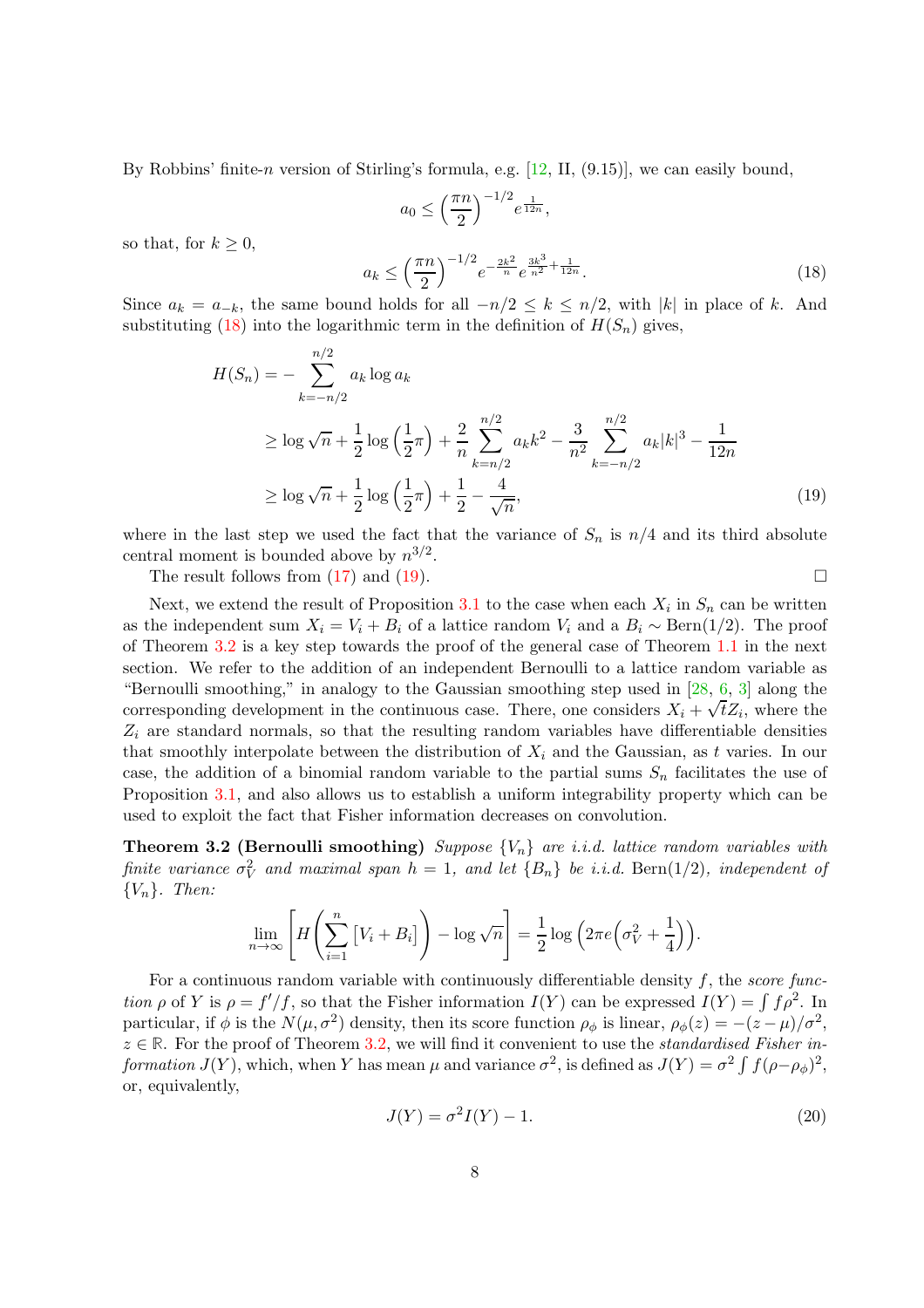PROOF. Let U be an independent random variable, uniformly distributed on  $(-1/2, 1/2)$ , and write  $S_n$  for the binomial sum  $S_n = \sum_{i=1}^n B_i$ . In view of Theorem [2.1](#page-4-1) and Lemma [2.3,](#page-5-0) it suffices to show that, as  $n \to \infty$ ,

$$
D\Big(\frac{1}{\sqrt{n}}\sum_{i=1}^n V_i + \frac{1}{\sqrt{n}}S_n + \frac{1}{\sqrt{n}}U\Big) \to 0.
$$

Using Barron's integral form of de Bruijn's identity  $[3, Eq. (4.1)],$  this can be expressed as,

$$
D\left(\frac{1}{\sqrt{n}}\left[\sum_{i=1}^{n}V_{i}+S_{n}+U\right]\right)=D\left(\frac{1}{\sqrt{2n}}\left[\sum_{i=1}^{n}V_{i}+S_{n}+U\right]+\frac{1}{\sqrt{2}}Z\right) + \int_{0}^{1/2}J\left(\sqrt{\frac{1-t}{n}}\left[\sum_{i=1}^{n}V_{i}+S_{n}+U\right]+\sqrt{t}Z\right)\frac{dt}{2(1-t)},
$$
(22)

where  $Z$  is an independent normal random variable with the same mean and variance as,

<span id="page-8-1"></span><span id="page-8-0"></span>
$$
\frac{1}{\sqrt{n}}\sum_{i=1}^n V_i + \frac{1}{\sqrt{n}}S_n + \frac{1}{\sqrt{n}}U.
$$

Writing  $\mu_V, \sigma_V^2$  for the mean and variance of the  $V_i$ , respectively, Z can be expressed, Z = √ 1  $\frac{1}{n}\sum_{i=1}^n Z_i + W_n$ , where the  $Z_i$  are i.i.d.  $N(\mu_V + 1/2, \sigma_V^2 + 1/4)$  and  $W_n \sim N(0, \frac{1}{12})$  $\frac{1}{12n}$ ) is independent of the  $V_i$ . Therefore, the argument of the relative entropy in the right-hand side of  $(21)$ can be written,

$$
T_n = \frac{1}{\sqrt{2n}} \sum_{i=1}^n [V_i + B_i + Z_i] + \frac{1}{\sqrt{2n}} U + \frac{1}{\sqrt{2}} W_n.
$$

Write  $Y_i$  for the continuous i.i.d. random variables  $Y_i = (V_i + B_i + Z_i)/\sqrt{2}$  and let  $\sigma_T^2$  and  $\sigma_Y^2$ denote the variances of  $T_n$  and of  $Y_i$ , respectively. By [\(2\)](#page-1-4) and the convolution inequality [\(14\)](#page-6-4) we have, as  $n \to \infty$ ,

$$
D(T_n) = \frac{1}{2}\log(2\pi e \sigma_T^2) - h(T_n)
$$
  
\n
$$
\leq \frac{1}{2}\log\left(2\pi e\left(\sigma_Y^2 + \frac{1}{12n}\right)\right) - h\left(\frac{1}{\sqrt{n}}\sum_{i=1}^n Y_i\right)
$$
  
\n
$$
= D\left(\frac{1}{\sqrt{n}}\sum_{i=1}^n Y_i\right) + o(1),
$$

where the last relative entropy is also  $o(1)$  by the continuous entropic CLT [\(3\)](#page-1-0). Therefore, the relative entropy in [\(21\)](#page-8-0) vanishes as  $n \to \infty$ , and now it suffices to show that so does the integral in [\(22\)](#page-8-1).

An analogous argument to the one used above for the relative entropy can be used to show that, for each t, the standardised Fisher information in the integrand in  $(22)$  vanishes with n. For fixed  $t \in (0,1)$ , let  $R_n = R_n(t)$  denote the argument of the standardised Fisher information in  $(22)$ , so that  $R_n$  can be written,

$$
R_n = \sqrt{\frac{1-t}{n}} \sum_{i=1}^n [V_i + B_i] + \sqrt{t} \hat{Z}_n + \sqrt{\frac{1-t}{n}} U + \sqrt{t} W_n,
$$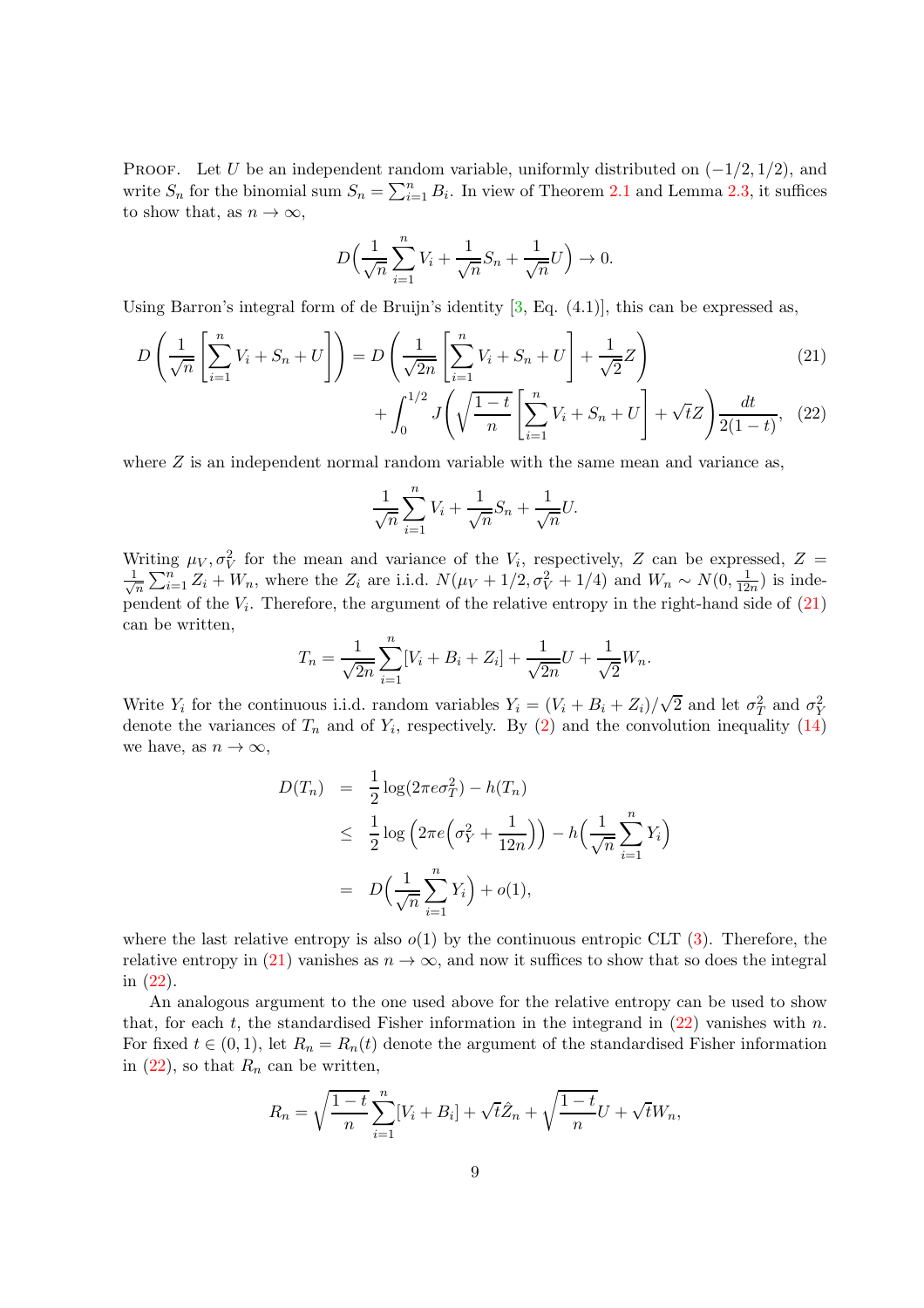where now  $\hat{Z}_n \sim N(\sqrt{n}(\mu_V+1/2), \sigma_V^2+1/4)$ . Write  $Y'_i$  for the i.i.d. random variables  $Y'_i := V_i + B_i$ and let  $\sigma_R^2$  and  $\sigma_{Y'}^2$  denote the variances of  $R_n$  and  $Y'_i$ , respectively. By the representation [\(20\)](#page-7-3) and the convolution inequality  $(15)$ , we have that,

$$
0 \le J(R_n) = \sigma_R^2 I(R_n) - 1 \le \left(\sigma_{Y'}^2 + \frac{1}{12n}\right) I\left(\sqrt{\frac{1-t}{n}} \sum_{i=1}^n Y_i' + \sqrt{t} \hat{Z}_n\right) - 1,
$$

which vanishes as  $n \to \infty$  by the Fisher information convergence in [\[3,](#page-12-0) Lemma 2], since  $J(\cdot)$  is translation invariant.

Finally, we show that the nonnegative sequence  $\{J(R_n(t)) ; n \geq 1\}$  is uniformly integrable with respect to the probability measure  $\nu(dt)$  proportional to  $\frac{dt}{2(1-t)}$  on  $(0, 1/2)$ . In fact, we will show that it is bounded above by the uniformly integrable sequence  $\{J(R'_n(t))\}$  defined next.

Let  $Z' \sim N(\frac{\sqrt{n}}{2})$  $\frac{\sqrt{n}}{2}, \frac{1}{4} + \frac{1}{12n}$  and  $Z'' \sim N(\sqrt{n}\mu_V, \sigma_V^2)$  be independent random variables such that  $Z = Z' + Z''$ . Then we can write,

$$
R_n = R'_n + \sqrt{\frac{1-t}{n}} \sum_{i=1}^n V_i + \sqrt{t} Z'',
$$

where,

$$
R'_{n} = R'_{n}(t) = \sqrt{\frac{1-t}{n}} [S_{n} + U] + \sqrt{t}Z',
$$

so that, by the convolution inequality  $(15)$  and using the the representation  $(20)$  twice,

$$
J(R_n) = \sigma_R^2 I(R_n) - 1 \leq (\sigma_{R'}^2 + \sigma_V^2) I(R'_n) - 1 = \left(1 + \frac{\sigma_V^2}{\sigma_{R'}^2}\right) J(R'_n) + \frac{\sigma_V^2}{\sigma_{R'}^2},
$$

where  $\sigma_{R'}^2 = \frac{1}{4} + \frac{1}{12}$  $\frac{1}{12n}$  is the variance of  $R'_n$ .

But by Proposition [3.1,](#page-6-3) Lemma [2.3](#page-5-0) and de Bruijn's integral identity,

$$
\int_0^{1/2} J(R'_n(t)) \frac{dt}{2(1-t)},
$$

vanishes as  $n \to \infty$ . Therefore,  $\{J(R'_n(t))\}$  is uniformly integrable with respect to the probability measure  $\nu(dt) \propto \frac{dt}{2(1-t)}$  $\frac{at}{2(1-t)}$  on  $(0, 1/2)$ , and hence so is  $\{J(R_n(t))\}.$ The result follows.

# <span id="page-9-0"></span>4 Bernoulli part decomposition

At the end of this section we give the proof of Theorem [1.1.](#page-1-3) In view of  $(10)$ , our goal is to obtain an appropriate lower bound on the entropy  $H(S_n)$ . The main idea is to show that  $S_n$  can be asymptotically approximately decomposed as a sum involving a  $\text{Bin}(n, 1/2)$  random variable and then apply Theorem [3.2.](#page-7-0) The required decomposition will be based on the following elementary technique.

Let X be an integer-valued random variable with probability mass function  $p$  on  $\mathbb{Z}$  and maximal span  $h = 1$ . The *Bernoulli part decomposition* of X is the representation,

$$
X \stackrel{\mathcal{D}}{=} V + WB,
$$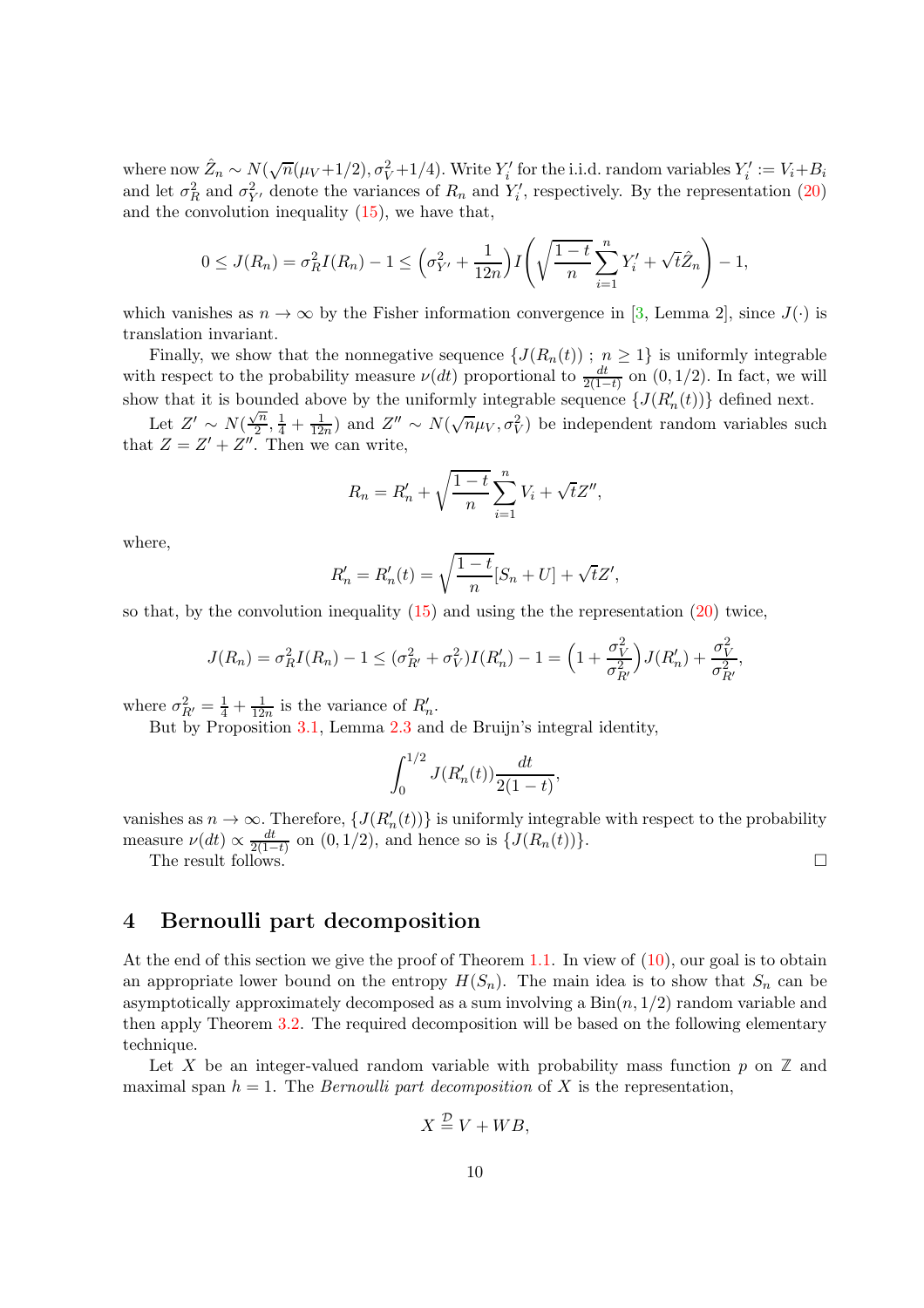where V takes values in  $\mathbb{Z}, W \sim \text{Bern}(q)$ , and  $B \sim \text{Bern}(1/2)$  is independent of  $(V, W)$ . The joint probability mass function of  $V$  and  $W$  is given by,

$$
p_{V,W}(k,1) = \min\{p(k), p(k+1)\},
$$
  
\n
$$
p_{V,W}(k,0) = p(k) - \frac{1}{2}[p_{V,W}(k-1,1) + p_{V,W}(k,1)], \qquad k \in \mathbb{Z},
$$

and the parameter  $q$  is,

<span id="page-10-1"></span>
$$
q := \sum_{k \in \mathbb{Z}} \min\{p(k), p(k+1)\} > 0,
$$
\n(23)

where the positivity of  $q$  follows from the fact that the maximal span is 1.

<span id="page-10-4"></span>For the proof we need the following elementary lemma. It says that, if we wait long enough, there will be an (approximately) symmetric Bernoulli step hidden in  $S_n$ .

Lemma 4.1 *Under the assumptions of Theorem [1.1,](#page-1-3) suppose the* X<sup>i</sup> *have zero mean and take values in*  $\{a + k : k \in \mathbb{Z}\}\$ , for some  $a \in \mathbb{R}$ , with maximal span  $h = 1$ . Then, for each  $n \geq 1$ , *there is a random variable*  $V^{(n)}$  *with values in* {na + k : k ∈ **Z**} *and a*  $W^{(n)} \sim \text{Bern}(q^{(n)})$ *, such that,*

<span id="page-10-0"></span>
$$
S_n \stackrel{\mathcal{D}}{=} V^{(n)} + W^{(n)}B,\tag{24}
$$

*where*  $B \sim \text{Bern}(1/2)$  *is independent of*  $(V^{(n)}, W^{(n)})$  *and*  $q^{(n)} \to 1$  *as*  $n \to \infty$ *. Furthermore,* 

<span id="page-10-2"></span>
$$
\text{Var}(S_n|W^{(n)}=1) = n\sigma^2(1+o(1)) \quad \text{as } n \to \infty. \tag{25}
$$

PROOF. Using the Bernoulli part decomposition  $X_i = V_i + W_i B_i$  for each  $X_i$ , we can write,

$$
S_n \stackrel{D}{=} \sum_{i=1}^n V_i + \sum_{i=1}^{N_n} B_i,
$$

where  $N_n = \sum_{i=1}^n W_i \sim \text{Bin}(n, q)$ . But also,

$$
\sum_{i=1}^{n} V_i + \sum_{i=1}^{N_n} B_i \stackrel{\mathcal{D}}{=} \sum_{i=1}^{n} V_i + \left( \sum_{i=1}^{N_n-1} B_i \right) \mathbb{I}_{\{N_n \ge 1\}} + \mathbb{I}_{\{N_n \ge 1\}} B,
$$

where  $B \sim \text{Bern}(1/2)$  is independent of everything else. This is exactly of the required form  $(24)$ , with  $V^{(n)} = \sum_{i=1}^{n} V_i + (\sum_{i=1}^{N_n-1} B_i) \mathbb{I}_{\{N_n \geq 1\}}$  and  $W^{(n)} = \mathbb{I}_{\{N_n \geq 1\}}$ , where  $q^{(n)} = 1 - (1 - q)^n \to 1$ as  $n \to \infty$  by [\(23\)](#page-10-1).

For  $(25)$  we only have to consider the case  $q < 1$ , since otherwise the result holds trivially. For the mean we have,

$$
0 = \mathbb{E}S_n = \mathbb{E}\left[\sum_{i=1}^n V_i \middle| W^{(n)} = 0\right] (1-q)^n + \mathbb{E}(S_n|W^{(n)} = 1)[1 - (1-q)^n].
$$

On the event  ${W^{(n)} = 0} = {W_1 = \cdots = W_n = 0}$  the  $V_i$  are i.i.d., so,  $\mathbb{E}[\sum_{i=1}^n V_i | W^{(n)} = 0] =$  $O(n)$ , and since  $[1 - (1 - q)^n] \rightarrow 1$ , we must have,

<span id="page-10-3"></span>
$$
\mathbb{E}(S_n|W^{(n)}=1)=o(1), \qquad \text{as } n \to \infty. \tag{26}
$$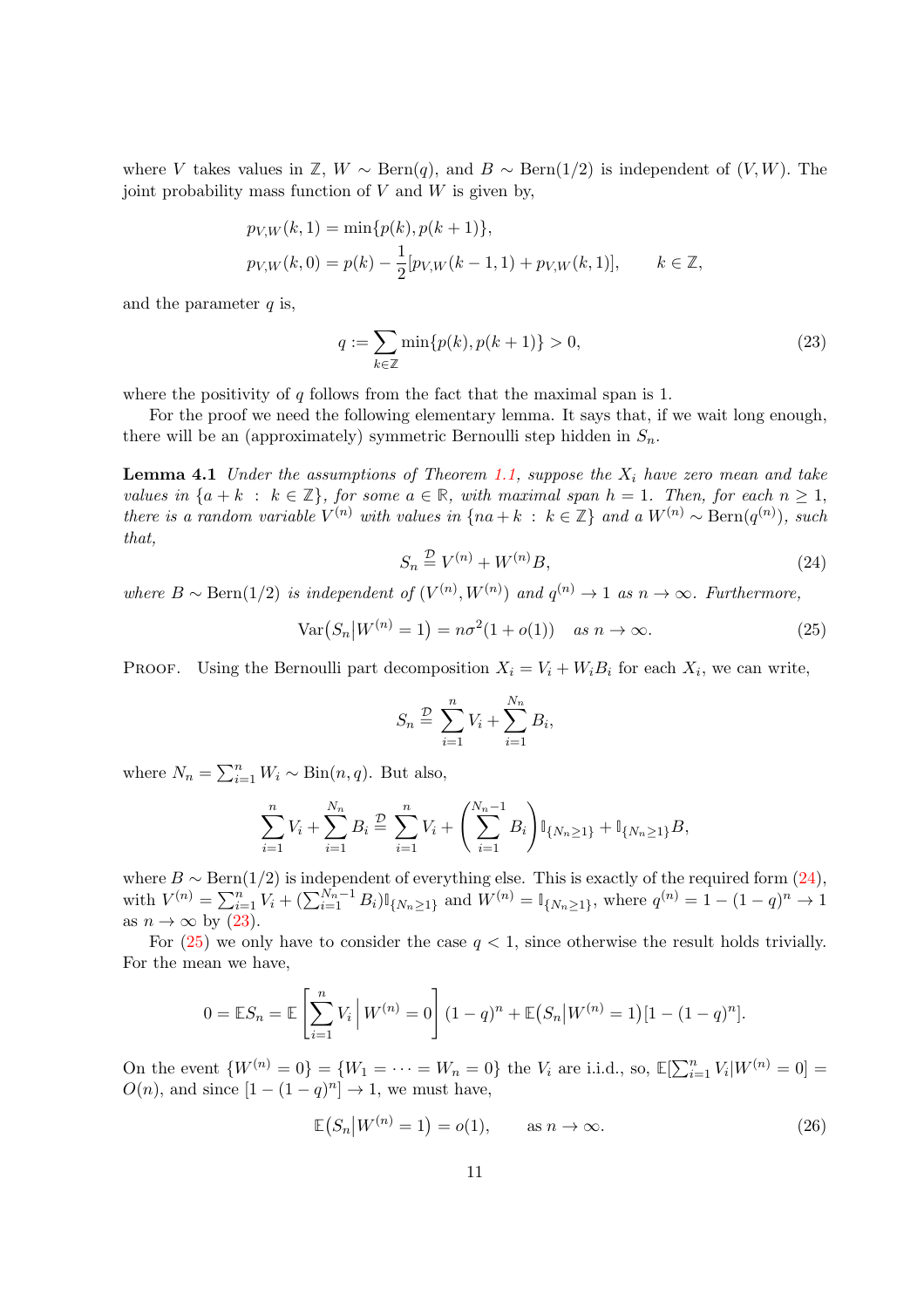For the second moment we similarly have,

$$
n\sigma^2 = \mathbb{E}S_n^2 = \mathbb{E}\left[\left(\sum_{i=1}^n V_i\right)^2 \middle| W^{(n)} = 0\right] (1-q)^n + \mathbb{E}\left(S_n^2 \middle| W^{(n)} = 1\right)[1 - (1-q)^n],
$$

and since the  $V_i$  are i.i.d. on  $\{W^{(n)}=0\}$ , we have,  $\mathbb{E}[(\sum_{i=1}^n V_i)^2 | W^{(n)}=0] = O(n^2)$ . Therefore,

<span id="page-11-0"></span>
$$
\mathbb{E}(S_n^2|W^{(n)}=1) = n\sigma^2(1+o(1)), \quad \text{as } n \to \infty.
$$
 (27)

The result follows from  $(26)$  and  $(27)$ .

We can finally give the proof of the general case of our main result.

PROOF OF THEOREM [1.1.](#page-1-3) In view of [\(10\)](#page-5-3), we only need to show that, as  $n \to \infty$ ,

<span id="page-11-3"></span>
$$
H(S_n) \ge \log \frac{\sqrt{n}}{h} + \frac{1}{2} \log(2\pi e \sigma^2) + o(1).
$$
 (28)

Without loss of generality, we assume that the  $X_i$  have mean zero and maximal span  $h = 1$ . Let  $\epsilon > 0$  be arbitrary and M a large integer to be chosen later. For  $1 \leq i \leq n/M$ , let  $S_i^{(M)} = \sum_{j=(i-1)M+1}^{iM} X_j$ , so that  $S_n = \sum_{i=1}^{n/M} S_i^{(M)}$  $i^{(M)}$ . In the notation of Lemma [4.1,](#page-10-4) for  $n \geq M$ ,

$$
H(S_n) = H\left(\sum_{i=1}^{n/M} S_i^{(M)}\right)
$$
  
=  $H\left(\sum_{i=1}^{n/M} \left(V_i^{(M)} + W_i^{(M)}B_i\right)\right)$   
 $\geq H\left(\sum_{i=1}^{n/M} \left(V_i^{(M)} + W_i^{(M)}B_i\right) \middle| W_1^{(M)}, \dots, W_{n/M}^{(M)}\right).$ 

Let  $W^{(M)}$  denote the vector  $(W_1^{(M)})$  $W_1^{(M)}, \ldots, W_{n/M}^{(M)}$  and write  $A_M$  the collection of vectors  $w =$  $(w_1, \ldots, w_{n/M}) \in \{0, 1\}^{M/n}$  with  $w_i = 1$  for at least  $n(q^{(M)} - \epsilon/2)/M$  indices i, where  $q^{(M)} = q_i^{(M)}$ i is the parameter in the Bernoulli decomposition of Lemma [4.1.](#page-10-4) Then we can bound,

<span id="page-11-2"></span>
$$
H(S_n) \ge \sum_{w \in A_M} \mathbb{P}(W^{(M)} = w) H\left(\sum_{i=1}^{n/M} \left(V_i^{(M)} + W_i^{(M)}B_i\right) \middle| W^{(M)} = w\right). \tag{29}
$$

Now observe that, on the event  $\{W^{(M)} = w\}$ , the  $n/M$  random variables  $\{V_i^{(M)} + W_i^{(M)}B_i\}$  are independent, though not necessarily identically distributed. But by  $(13)$ , we can leave out of the sum inside the entropy in  $(29)$  the summands that correspond indices i for which  $w_i = 0$ . Thus, writing  $\bar{W}^{(M)}$  for the vector consisting of  $W_i$  with  $1 \leq i \leq n(q^{(M)} - \epsilon/2)/M$ , and 1 for the vector of all 1s,

$$
H(S_n) \ge \sum_{w \in A_M} \mathbb{P}(W^{(M)} = w) H\left(\sum_{1 \le i \le \frac{n}{M} : w_i = 1} \left(V_i^{(M)} + W_i^{(M)}B_i\right) \middle| W^{(M)} = w\right)
$$
  
 
$$
\ge \mathbb{P}\left(\sum_{i=1}^{n/M} W_i^{(M)} \ge \frac{n}{M} \left(q^{(M)} - \frac{\epsilon}{2}\right)\right) H\left(\sum_{i=1}^{n(q^{(M)} - \epsilon/2)/M} \left(V_i^{(M)} + B_i\right) \middle| \overline{W}^{(M)} = 1\right), \quad (30)
$$

<span id="page-11-1"></span>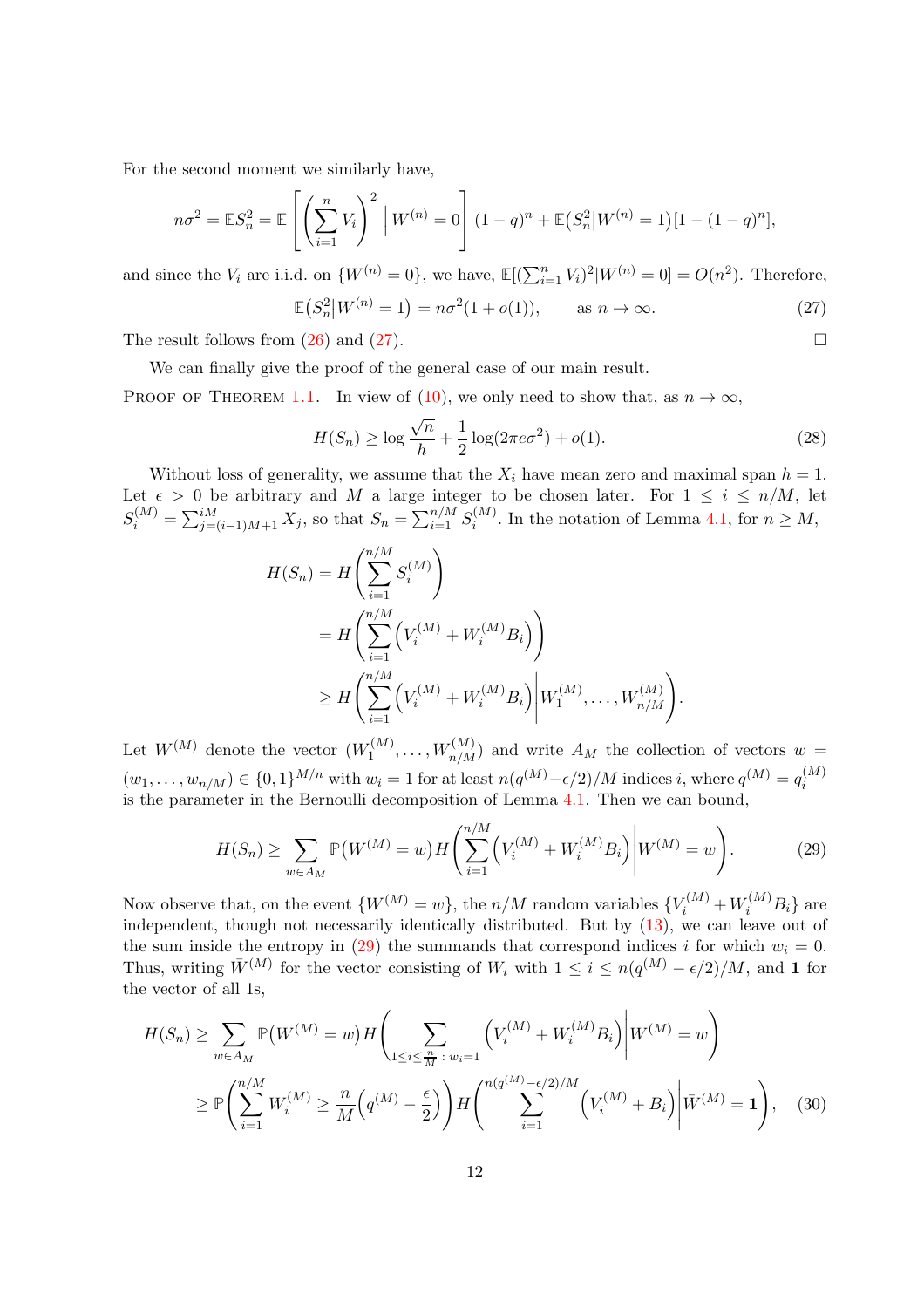where the second inequality follows form another application of  $(13)$ , and the fact that, for different *i*, the distribution of  $V_i^{(M)} + W_i^{(M)}B_i$  only depends on  $W_i^{(M)}$  $\int_i^{(M)}$ 

Since each  $W_i^{(M)} \sim \text{Bern}(q^{(M)})$ , the probability in [\(30\)](#page-11-2) converges to 1 exponentially fast. And since the summands inside the entropy in  $(30)$  are i.i.d. with variance  $O(1)$ , from the upper bound in [\(10\)](#page-5-3) it follows that, as  $n \to \infty$ ,

$$
H(S_n) \ge H\left(\sum_{i=1}^{n(q^{(M)}-\epsilon/2)/M} \left(V_i^{(M)} + B_i\right) \middle| \bar{W}^{(M)} = \mathbf{1}\right) - o(1).
$$

To complete the proof, we apply Theorem [3.2](#page-7-0) to the sequence of i.i.d. random variables  ${V_i^{(M)}}$  $\begin{matrix} i & j \end{matrix}$ conditional on  $\{W_i^{(M)}=1\}$ , and the independent sequence  $\{B_i\}$ , to obtain that, as  $n \to \infty$ ,

$$
H(S_n) \ge \frac{1}{2} \log \left( \frac{n}{M} \left( q^{(M)} - \frac{\epsilon}{2} \right) \right) + \frac{1}{2} \log \left( 2\pi e \text{Var} \left( V_1^{(M)} + B_1 \middle| W_1^{(M)} = 1 \right) \right) - o(1),
$$

and using the variance bound in Lemma [4.1,](#page-10-4)

$$
H(S_n) \ge \frac{1}{2}\log\left(\frac{n}{M}\right) + \frac{1}{2}\log\left(2\pi eM\sigma^2\right) + \frac{1}{2}\log(1-\epsilon) + \frac{1}{2}\log\left(q^{(M)} - \frac{\epsilon}{2}\right) - o(1),
$$

where M is taken large enough for the  $o(1)$  term in Lemma [4.1](#page-10-4) to be smaller than  $\epsilon$ . And taking M large enough so that  $q^{(M)} > 1 - \epsilon/2$ ,

$$
H(S_n) \ge \frac{1}{2} \log n + \frac{1}{2} \log (2\pi e \sigma^2) + \log (1 - \epsilon) - o(1).
$$

Since  $\epsilon > 0$  was arbitrary, this gives [\(28\)](#page-11-3) and completes the proof.

Finally we remark that, in order to avoid non-essential technicalities, throughout the proof we have implicitly assumed that both  $n/M$  and  $n(q^{(M)} - \epsilon/2)/M$  are integers. This does not harm generality as we could have replaced these quantities with their integer parts and " $=$ " with " $>$ " where necessary to obtain exactly the same result.

# <span id="page-12-2"></span>References

- [1] S. Artstein, K. Ball, F. Barthe, and A. Naor. Solution of Shannon's problem on the monotonicity of entropy. *J. Amer. Math. Soc.*, 17(4):975–982, 2004.
- <span id="page-12-3"></span>[2] A.D. Barbour, O. Johnson, I. Kontoyiannis, and M. Madiman. Compound Poisson approximation via information functionals. *Electron. J. Probab*, 15:1344–1369, 2010.
- <span id="page-12-1"></span><span id="page-12-0"></span>[3] A.R. Barron. Entropy and the central limit theorem. *Ann. Probab.*, 14(1):336–342, January 1986.
- [4] N.M. Blachman. The convolution inequality for entropy powers. *IEEE Trans. Inform. Theory*, 11(2):267–271, April 1965.
- <span id="page-12-4"></span>[5] S.G. Bobkov, A. Marsiglietti, and J. Melbourne. Concentration functions and entropy bounds for discrete log-concave distributions. *ArXiv e-prints*, 2007.11030 [math.PR], April 2020.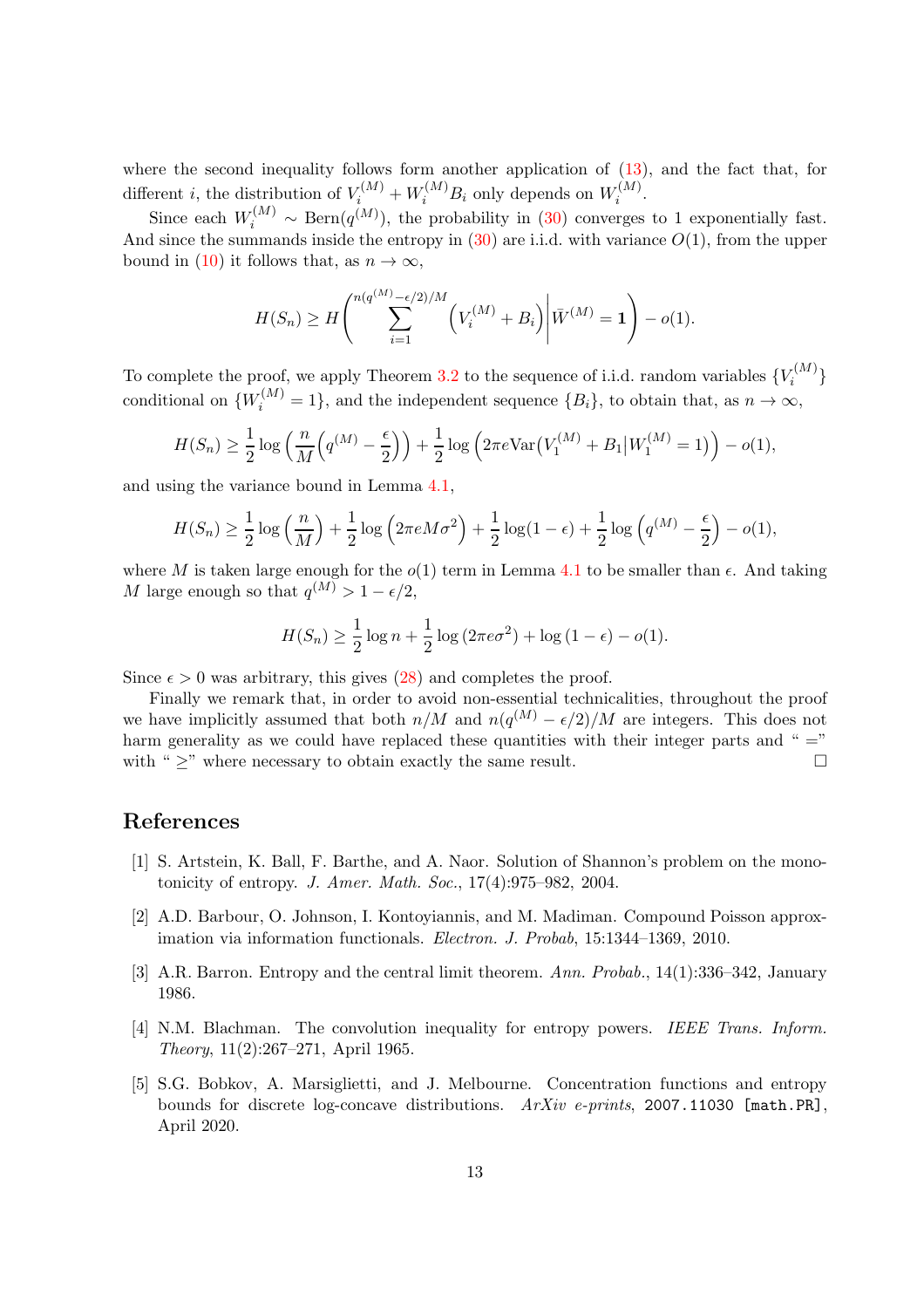- <span id="page-13-1"></span>[6] L.D. Brown. A proof of the central limit theorem motivated by the Cramér-Rao inequality. In *Statistics and Probability: Essays in Honor of C. R. Rao*, pages 141–148. North-Holland, Amsterdam, 1982.
- <span id="page-13-13"></span><span id="page-13-5"></span>[7] S.-C. Chang and E Weldon. Coding for T-user multiple-access channels. *IEEE Trans. Inform. Theory*, 25(6):684–691, November 1979.
- <span id="page-13-3"></span>[8] T.M. Cover and J.A. Thomas. *Elements of information theory*. J. Wiley & Sons, New York, second edition, 2012.
- <span id="page-13-6"></span>[9] I. Csiszár. Information-type measures of difference of probability distributions and indirect observations. *Studia Sci. Math. Hungar.*, 2:299–318, 1967.
- <span id="page-13-7"></span>[10] B. Davis and D.R. McDonald. An elementary proof of the local central limit theorem. *J. Theoret. Probab.*, 8(3):693–701, 1995.
- <span id="page-13-16"></span>[11] C.-G. Esséen. Fourier analysis of distribution functions. A mathematical study of the Laplace-Gaussian law. *Acta Mathematica*, 77(1):1–125, 1945.
- <span id="page-13-8"></span>[12] W. Feller. *An introduction to probability theory and its applications. Vol. I*. John Wiley & Sons Inc., New York, N.Y., 1950.
- <span id="page-13-12"></span>[13] B.V. Gnedenko. On the local limit theorem of probability theory. *Russian Math. Surveys*, 3(3):187–194, 1948.
- [14] S. Haghighatshoar, E. Abbe, and I.E. Telatar. A new entropy power inequality for integervalued random variables. *IEEE Trans. Inform. Theory*, 60(7):3787–3796, July 2014.
- <span id="page-13-9"></span>[15] P. Harremoës. Binomial and Poisson distributions as maximum entropy distributions. *IEEE Trans. Inform. Theory*, 47(5):2039–2041, July 2001.
- <span id="page-13-15"></span><span id="page-13-14"></span>[16] B.L. Hughes and A.B. Cooper. Nearly optimal multiuser codes for the binary adder channel. *IEEE Trans. Inform. Theory*, 42(2):387–398, March 1996.
- <span id="page-13-11"></span>[17] P. Jacquet and W. Szpankowski. Entropy computations via analytic depoissonization. *IEEE Trans. Inform. Theory*, 45(4):1072–1081, May 1999.
- [18] O. Johnson, I. Kontoyiannis, and M. Madiman. Log-concavity, ultra-log-concavity, and a maximum entropy property of discrete compound Poisson measures. *Discrete Applied Mathematics*, 161(9):1232–1250, 2013.
- <span id="page-13-10"></span>[19] I. Kontoyiannis, P. Harremoës, and O. Johnson. Entropy and the law of small numbers. *IEEE Trans. Inform. Theory*, 51(2):466–472, February 2005.
- <span id="page-13-4"></span>[20] S. Kullback. A lower bound for discrimination information in terms of variation. *IEEE Trans. Inform. Theory*, 13(1):126–127, January 1967.
- <span id="page-13-0"></span>[21] Ju.V. Linnik. An information-theoretic proof of the central limit theorem with Lindeberg conditions. *Theory Probab. Appl.*, 4:288–299, 1959.
- <span id="page-13-2"></span>[22] M. Madiman and A.R Barron. Generalized entropy power inequalities and monotonicity properties of information. *IEEE Trans. Inform. Theory*, 53(7):2317–2329, July 2007.